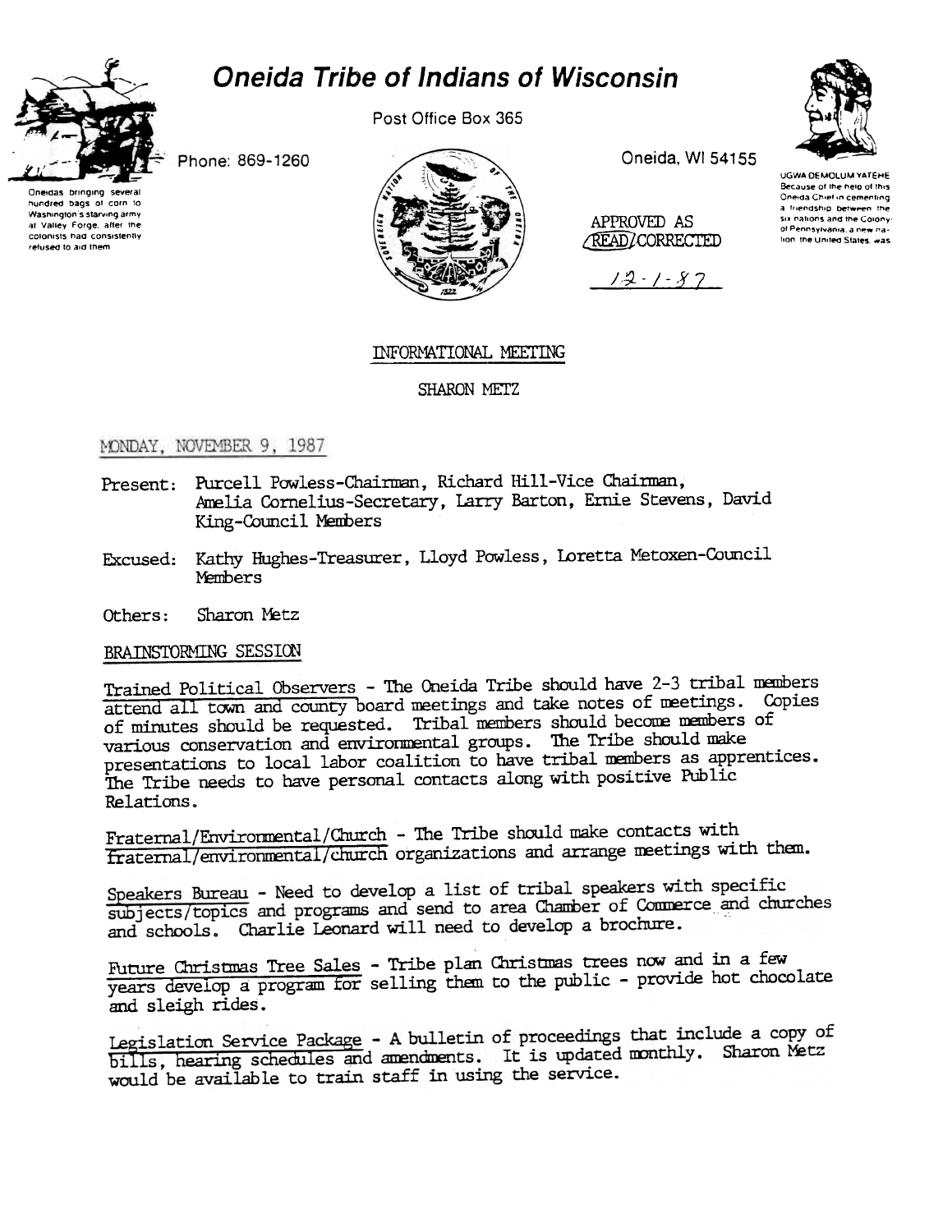ONETDA TRIBE OF INDIANS OF WISCONSIN INFORMATIONAL MEETING - NOVEMBER 9, 1987 Page 2

Tribal Newspaper - Should look at different format and at newsprint - Tribal area managers should submit monthly articles to paper to keep tribal members informed on a regular basis rather than just the semi-annual reports. The more informed and educated the people are, the more impact the Tribe can have

New Documentaries/Oneida History - The Tribe needs to develop its own history do its own videos on current historical events.

License Plates for Oneida -A source of pride and making money -plates cost \$2 to produce and resell at \$35. It would also be a way of asserting tribal jurisdiction.

Birth Certificate/Licenses - Develop a user fee - funds would be used to fund specific programs - could do marriage, death, birth, hunting, fishing, etc. license. The Tribe should exercise their right under federal law and make the State of Wisconsin recognize then.

Visa Cards/Check Sales - Tribe negotiate with financial institution to issue Oneida Visa Card and receive a percentage of sales. Checks could be printed by Tribe.

Banking/Savings & Loans/Credit Union - Tribe contract service 3-5 years with Tribal members being trained. Require annual audit; investigate tribal members who will operate service.

Economic Development - Tribe assist individual members to start own business.

Furniture Refinishing/Picture Framing/Beauty Shop - Contact State Small Furniture Refinishing/Picture Framing/Beauty Shop - Contact State Care<br>Business Program for minorities. The Tribe could franchise some portions of Business Program for minorities. The ITDe count francisc some person<br>tribal enterprises. Gift Shop, Restaurant, One Stop and maintain major enterprises - tobacco and Bingo.

- Tribe needs to develop a policy to encourage tribal nenbers to develop their own business. Tribe can develop business and bid out to tribal 1. members.
- Tribe can establish controls  $2.$ 
	- a. Lease of tribal lands/building/equipment<br>b. Outside ammual audits
		-
- Tribe can hire a person to assist in paper work and do feasibility studies. 3.

The Tribe should develop a vendor license to do business with Tribe. This would also include consultants.

Trees - The Tribe should plant Black Walmut Trees - low investment - high Trees - The Tribe should plant Black Walmut Irees - Iow Investment Trees<br>returns - protect future generations. Plant sugar maple trees for maple syrup and pine trees for Christmas sales.